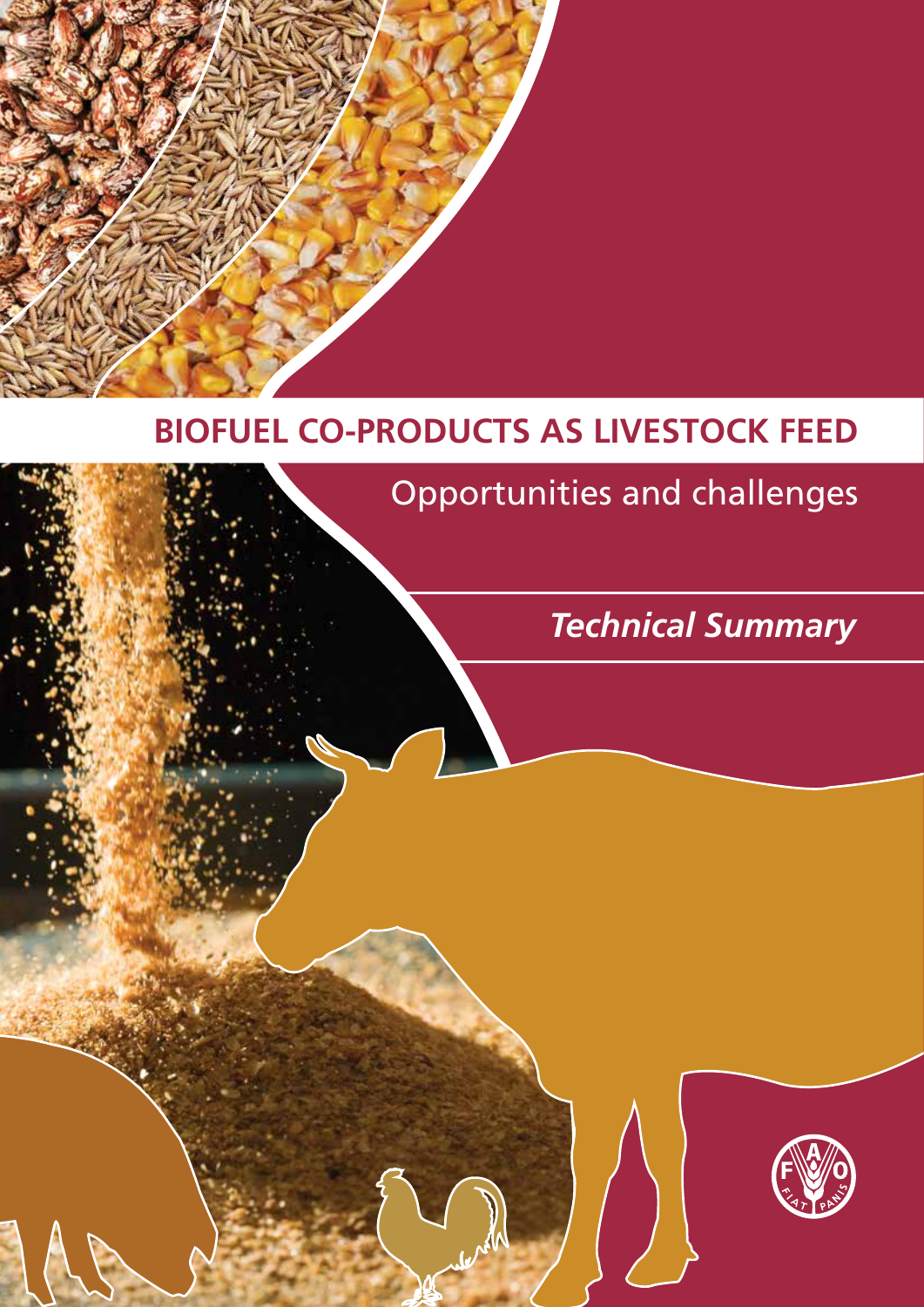## **Recommended citation**

**FAO.** 2014. *Biofuel co-products as livestock feed - Opportunities and challenges, Technical Summary*  by Harinder P.S. Makkar. Rome.

# **Author**

Harinder P.S. Makkar Livestock Production Systems Branch Animal Production and Health Division FAO, Rome, Italy Harinder.Makkar@fao.org

The designations employed and the presentation of material in this information product do not imply the expression of any opinion whatsoever on the part of the Food and Agriculture Organization of the United Nations (FAO) concerning the legal or development status of any country, territory, city or area or of its authorities, or concerning the delimitation of its frontiers or boundaries. The mention of specific companies or products of manufacturers, whether or not these have been patented, does not imply that these have been endorsed or recommended by FAO in preference to others of a similar nature that are not mentioned.

The views expressed in this information product are those of the author(s) and do not necessarily reflect the views of FAO.

All rights reserved. FAO encourages reproduction and dissemination of material in this information product. Non-commercial uses will be authorized free of charge, upon request. Reproduction for resale or other commercial purposes, including educational purposes, may incur fees. Applications for permission to reproduce or disseminate FAO copyright materials, and all queries concerning rights and licences, should be addressed by e-mail to copyright@fao.org or to the Chief, Publishing Policy and Support Branch, Office of Knowledge Exchange, Research and Extension, FAO, Viale delle Terme di Caracalla, 00153 Rome, Italy.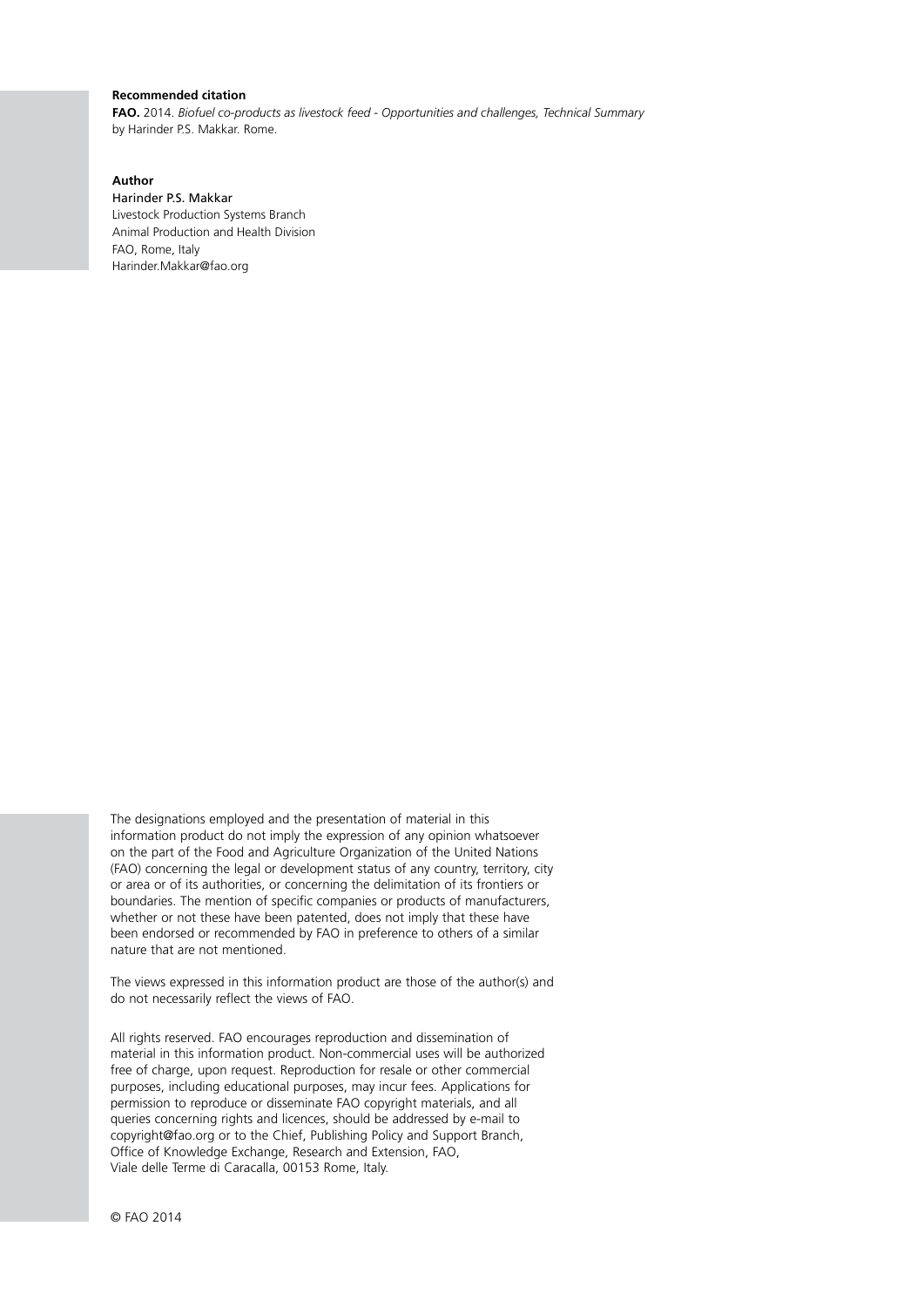# **Technical Summary**

# **Introduction**

Distillers grains (DG), a by-product of the alcoholic drink and beverages production, have been fed to livestock for several years, initially to pigs and dairy cows. The upsurge in the use of DG was spearheaded by the search for transport fuel other than that from fossil fuels, which in recent years has been supported by a large increase in research funding into the use of co-products. The co-products are the residues after extraction of the biofuel – ethanol or biodiesel. Currently, these coproducts are an important feed resource in over 50 countries, for ruminants, non-ruminants and fish. Biofuels contribute to the twin objectives of increasing fuel security and as a tool in the reduction of emissions of green house gases (GHG). As the majority of currently used feedstocks to produce biofuels are crops grown on agricultural land, the requirements for food, feed and fuel must be balanced so that the quest for biofuels does not result in an inflationary rise in the cost, or shortage, of food or feed. This raises the question of second generation feedstocks from cellulosic sources, the use of crop residues and stubbles and woody material grown on marginal land with a minimum of resources, including irrigation. Also it raises the potential for promoting little-used feeds, from non-conventional feedstocks, of which some may require detoxifying to produce safe livestock feed.

The co-products produced by the biofuel industry are discussed below in two main headings: a) produced along with the ethanol production, and b) produced along with the biodiesel production.

# **FEEDSTOCKS FOR ETHANOL PRODUCTION Cereal feedstocks**

In the United States of America (USA) corn, or maize is the dominant source. The USA has also built an export trade in dried distillers grains with added solubles (DDGS), initially to Canada for beef production, but now expanded to a wider market with an emphasis on pig and poultry production. In the Southern Great plains of the USA sorghum is an important feedstock, thus giving rise to considerable quantities of co-products based on this cereal. In Canada the major cereal contributing to the industry is wheat. In Europe the dominant feedstock for ethanol production is also wheat, although some other cereals, especially barley may be added to the mix. Rye is also used as a feedstock, but is restricted to colder areas.

## **Sugar cane and other non-cereal feedstocks**

Sugar cane is also a major feedstock for ethanol production. On a global scale 90% of ethanol output is accounted for by corn and sugar cane. Other feedstocks include tropical sugar beet, sweet potato, cassava, and sweet sorghum.

# **ETHANOL CO-PRODUCTS**

Globally there are now approximately 200 plants producing 3.5 million tonnes of co-products annually. Ethanol production is estimated at 51 billion litres in 2010, over three times as much as in 2005, with 32.9 million tonnes of distillers grains being produced, of which 2.7% came from the beverages industry. Currently, in the USA, the beef industry uses 66% of the available distillers grains, the dairy industry 14%, pigs 12% and poultry 8%, and there has been little evidence of meaningful amounts being used in aquaculture. However, due to the high price of the traditional protein sources, fishmeal and soya bean meal, and the comparatively low price of DDGS, its use is expected to increase. In Western Canada the current demand for DDGS is estimated at 1.4 million tonnes but the local industry, based on wheat, can only produce around half a million tonnes, the shortfall being met from the USA. Important co-products obtained during ethanol production from sugarcane and sweet sorghum are bagasse and vinasse.

# **NUTRITIVE VALUE OF ETHANOL CO-PRODUCTS FOR LIVESTOCK Ruminants**

Distillers grains are regarded as a cost effective energy feed that also contain substantial amounts of crude protein (CP) with useful amounts of amino acids (although supplementary lysine may need adding for high yielding dairy cows and poultry production) and are also rich in digestible phosphorus (P) compared to other feeds. Because the process of producing ethanol reduces the energy content, but not the fibre content, of the residue, distillers grains are higher in fibre than the whole grain from which they originated, although roughage should still be included in the diet because of the fineness of the fibre particles of that coming from the grains. There is also evidence that the rumen degradability of crude protein is reduced but this can be ignored if the distillers grains (DG) does not exceed 30% of the diet, at which point some supplementary urea may be necessary.

The corn co-products are seen primarily as a source of dietary protein in feedlot diets although at high levels of inclusion, when they replace substantial amounts of whole grain, the fat and fibre will contribute meaningful amounts of energy. The corn gluten feed (a product of wet milling) and distillers grains with added solubles (DGS) have a low starch content, thus removing the negative effects of diets containing large amounts of whole grain on fibre digestibility, and also reducing the acidosis challenge of grain-rich feedlot diets.

Some authors rated the feeding value of DDGS at approximately 1.2 of that of corn, the reduction of energy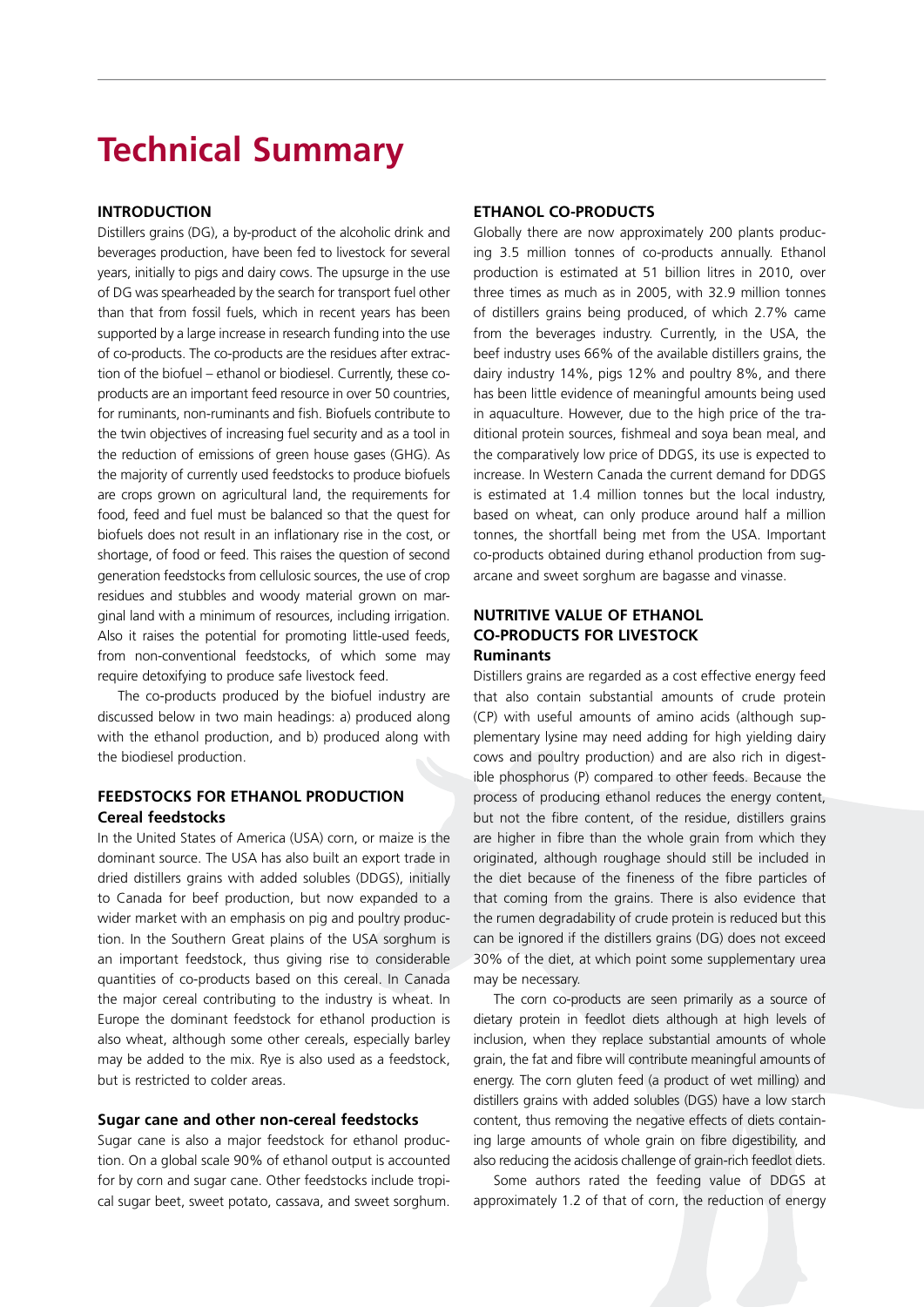during the extraction process having increased the percentage contribution of the protein fraction. At up to 40% of the diet, modified and dry DDGS can have a feeding value up to 30% greater than corn, although the difference narrows at inclusion rates above 40%. However, if the level of S exceeds 0.47%, which is the recommended level of dietary inclusion, performance can be reduced and in some cases polioencephalomalacia (a disorder of the nervous system) can occur.

In Germany wheat-based DDGS have successfully replaced traditional protein sources in dairy cows at up to 200 g per day and can also be used as the main dietary protein source for fattening cattle. However, DDGS may be from a mixture of feedstocks, which will have a bearing on their nutritive value. Distillers grains from barley is rated as the least productive cereal feedstock, because of the relatively high fibre and low starch content of the grain. Studies have been conducted wherein diets containing 40% of DDGS were successfully incorporated in feedlot diets and although the product could be produced through a wet milling plant the expense of drying could in some circumstances be justified by ease of transport and a longer shelf life. Wet products such as wet distillers grains contain 23–24% solids and thin stillage (liquid residue after removal of the grains) containing 8.5% solids. Condensed distillers solubles (CDS) result from evaporation of the stillage and can be added to either wet or dry DG to give wet distillers grains with added solubles (WDGS) or DDGS.

For lactating cows, WDGS from maize is judged a good source of undegradable (bypass) protein when fed at up to 30% of the diet, although peak response will probably be around 21%. Supplementation with lysine may be necessary for which a check on the amino acid profile of the milk will indicate if this is so. For dairy heifers, where restricted growth is often desirable to encourage development of mammary tissue, feeding WDGS will allow use of poorer quality forages, examples being soya bean or corn stalks. For dry cows there is little direct information, but a similar feeding regime to that of growing heifers is probably adequate, although a 15% supplement of WDGS during the last four weeks of pregnancy has been found to improve energy balance and resistance to ketosis in early lactation. With calves 25–30% of the maize can be replaced with DGS if the rumen is fully functional, but lysine and methionine levels should be checked.

The value of DDGS produced from both wheat and other sources will depend on the original feedstock although the method of processing is the dominant factor, with colour indicating the degree of heating involved. After removal of the starch for ethanol other components of the grain residue, such as fat, fibre and protein are approximately three times as concentrated as in the original crop, although levels of the essential amino acids, lysine and arginine will be reduced. It is suggested that processing should receive attention to assure a high quality uniform product capable of diversification to allow more specification.

Sugar cane bagasse is fibrous and of low nutrient density and must be supplemented to support maintenance. The amount of bagasse to be incorporated in ruminant diets will depend on the level of production expected, with a range of 30–40% in the diet for medium levels of production and up to 60% for low level production. Supplements for use with bagasse will be those suitable for mixing with any low grade forage including urea, molasses and locally available concentrates. Co-products from sweet sorghum, the vinasse can be used to prepare multi-nutrient blocks.

## **Non-ruminants**

A shift from the traditional use of DDGS as a substitute for the higher priced corn and soya bean in cattle diets towards pigs, poultry and fish has been recorded, although the optimum levels of inclusion are still being determined. Distillers grains with solubles or with added protein (HP-DDGS) can be fed to pigs at all stages of the production chain. The energy of DDGS is similar to corn, unless the oil has been removed, but the energy of HP-DDGS is higher. The digestibility of P in DDGS is high. Growing pigs, from two to three weeks after weaning can be fed diets containing 30% DDGS (gestating sows 50%) as long as all amino acid requirements are met. With finishers it may be necessary to withdraw DDGS three to four weeks before slaughter because the higher iodine content could reduce fat quality. Diets for lactating sows can contain 30% DDGS, thus replacing all the soya bean in the diet.

It has been observed that DDGS up to 20% of the diet of pigs did not affect growth, fattening and carcass composition. With laying hens, inclusion levels between 15 and 30% DDGS had no effect on laying intensity, egg quality and hen health, but with broilers there was a suggestion that levels above 10% may reduce performance unless non-polysaccharide degrading enzymes are added to the diet.

Wheat DDGS are seen as sources of energy, protein and P for poultry and pigs. Crude protein of DDGS can be as high as 30%, but lysine levels are low and variable, with ileal digestibility lower than with whole wheat especially if the DDGS has any heat damage; the energy value of wheat DDGS is also lower than whole wheat, the difference being dependent on the fibre content of the DDGS; however, wheat DDGS can be included at up to 30% in poultry and pig diets as long as the diet meets the criteria for the desired output. Whereas with ruminants  $H_2S$  can be a major problem, in non-ruminants  $H_2S$  formed in the gastrointestinal tract is largely excreted or absorbed and detoxified in the liver although there may be a link between inorganic S and chronic intestinal disease.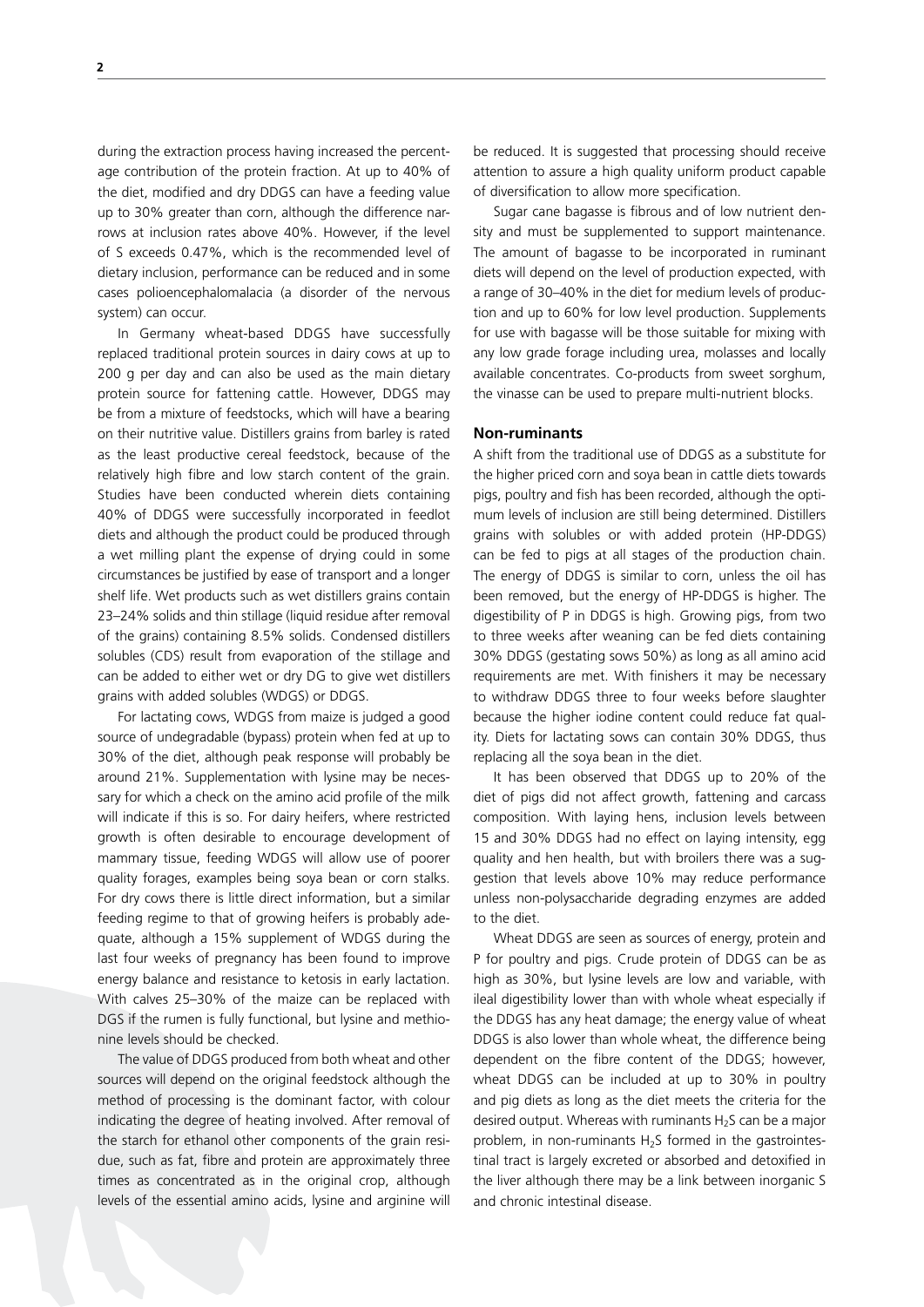## **Fish**

Fish have requirements for specific amino acids (AA) and although DDGS has a similar AA profile to corn it is deficient in lysine. Differences between species of fish should also be noted. Diets can be balanced, either by including DDGS in a cocktail of protein feeds or by the addition of synthetic AA. DDGS is rich in vitamins and P but is short of Ca, Cl and trace minerals. Currently only DDGS from maize, and of the new products available only high protein DDGS (HP-DDGS), have been tested for use in aquaculture (the use of barley is limited because of its high content of beta-glucans). Growth, feed utilization and flesh composition in eight species of fish, Nile, hybrid and red tilapia, channel catfish, rainbow trout, yellow perch, common carp, freshwater prawn, pacific white shrimp, reclaw crayfish and sunshine bass, are summarised in Table 5 of Chapter 23 of the FAO document listed below. The species requiring supplementary lysine if DDGS exceeds 30% of the diet are tilapia and channel catfish. Feed efficiency in rainbow trout is reduced if DDGS is included in the diet. There are indications that the digestibility of DDGS is lower than that of soya bean meal or fishmeal, thus indicating that more of the feed is excreted into the pond thereby becoming a possible source of pond pollution.

## **FEEDSTOCKS FOR BIODIESEL PRODUCTION**

In 2010 a total of 140 plants produced 1.2 billion litres of diesel. Europe is the world leader in biodiesel production from vegetable oils although currently rape seed supported by imported soya bean meal is the backbone of the industry. In the USA soya bean is the major feedstock for biodiesel. The importance of the oil palm industry to the Malaysian economy cannot be understated with palm oil and palm kernel oil in 2008 being 30% of total global production from 4.498 million hectares of land. There are also potentially productive sources of biodiesel but for their residues to contribute fully as livestock feed detoxification is required, examples being Jatropha and Castor (Table 1).

*Camelina sativa,* also known as false flax is an oil seed crop of the brassica family. For over 2000 years it has been cultivated in Europe for its oil and as a livestock fodder. It survives well on marginal land, needs very few inputs and no irrigation, thereby keeping conflict for scarce resources of land, water and fertilizer at a minimum. *Pongamia pinnata* are low rainfall oilseed crops. With the increased use of algae for oil production, research into technical aspects of using these sources is needed. Currently there is no commercial activity with algae.

#### **BIODIESEL CO-PRODUCTS**

The two major co-products from the biodiesel process are protein-rich cakes/meals and glycerol. In the USA in 2010, 48% of glycerol was sold for high value uses, while 33%

went to the livestock feed industry. Mature cattle can consume one kg of glycerine per day, as a source of rapidly fermentable carbohydrate. Glycerine also has humectant properties beneficial in both food and feed production systems, in the latter for texturing properties and dust control, although reduced production costs of pellets and improved hygiene have also been noted.

Camelina meal contains 36–40% crude protein and 11–12% fat. Its protein is rich in essential amino acids including lysine and methionine,. The fat is rich in alphalinolenic acid, parent fatty acid of omega-3 and the antioxidant tocopherol, both necessary for healthy productive poultry and quality poultry products for humans. Castor cake is a high protein product but its use as livestock feed is restricted because of toxins, especially ricin. Castor cake could be as a major source of protein for livestock in major producing countries such as China, India and Brazil.

# **NUTRITIVE VALUE OF BIODIESEL CO-PRODUCTS Ruminants**

The cakes and meals have long been major sources of crude protein in commercial livestock and poultry production, the market being dominated by soya bean. Glycerol, a glucose precursor, has traditionally been used as a drench for dairy cows to combat ketosis, often shortly after calving, because it is rapidly fermentable within the rumen, favouring a butyrate fermentation pattern. However, it can also be used as a supplement for transition cows, or as a replacement for maize at 10–12% of the diet, but it should be noted that its effect in causing a reduction in fibre digestibility is similar to that of a supplement of starch. Adding glycerine to the diet will favour a propionate/butyrate, rather than acetic, rumen fermentation, although this may be affected by the level of glycerine and the composition of the rumen flora.

In Europe rapeseed products are widely used in cattle, pig and poultry diets. Recommendations from Germany are available for daily amounts of both rapeseed meal (solvent extracted) and rapeseed cake (mechanically extracted), which range from 4 kg of rapeseed meal for a dairy cow (2 kg of rapeseed cake) to 0–100 g of the meal and 50–100 g of the cake for laying hens. Rapeseed meal can completely replace soybean meal in dairy cow rations although there may be differences in intake of energy, rumen degradability and amino acid profiles between the two sources.

The two major by-products from palm oil processing are palm kernel cake (PKC), also known as palm kernel expeller (PKE), and crude palm oil (CPO). Expeller palm kernel meal (PKM) has a substantially higher oil content than the solvent extracted material and the amino acid profile shows deficiencies in lysine, methionine and tryptophan. The Malaysian palm oil industry also produces valuable by-products resulting directly from the field operations. These include oil palm fronds (OPF) from pruning,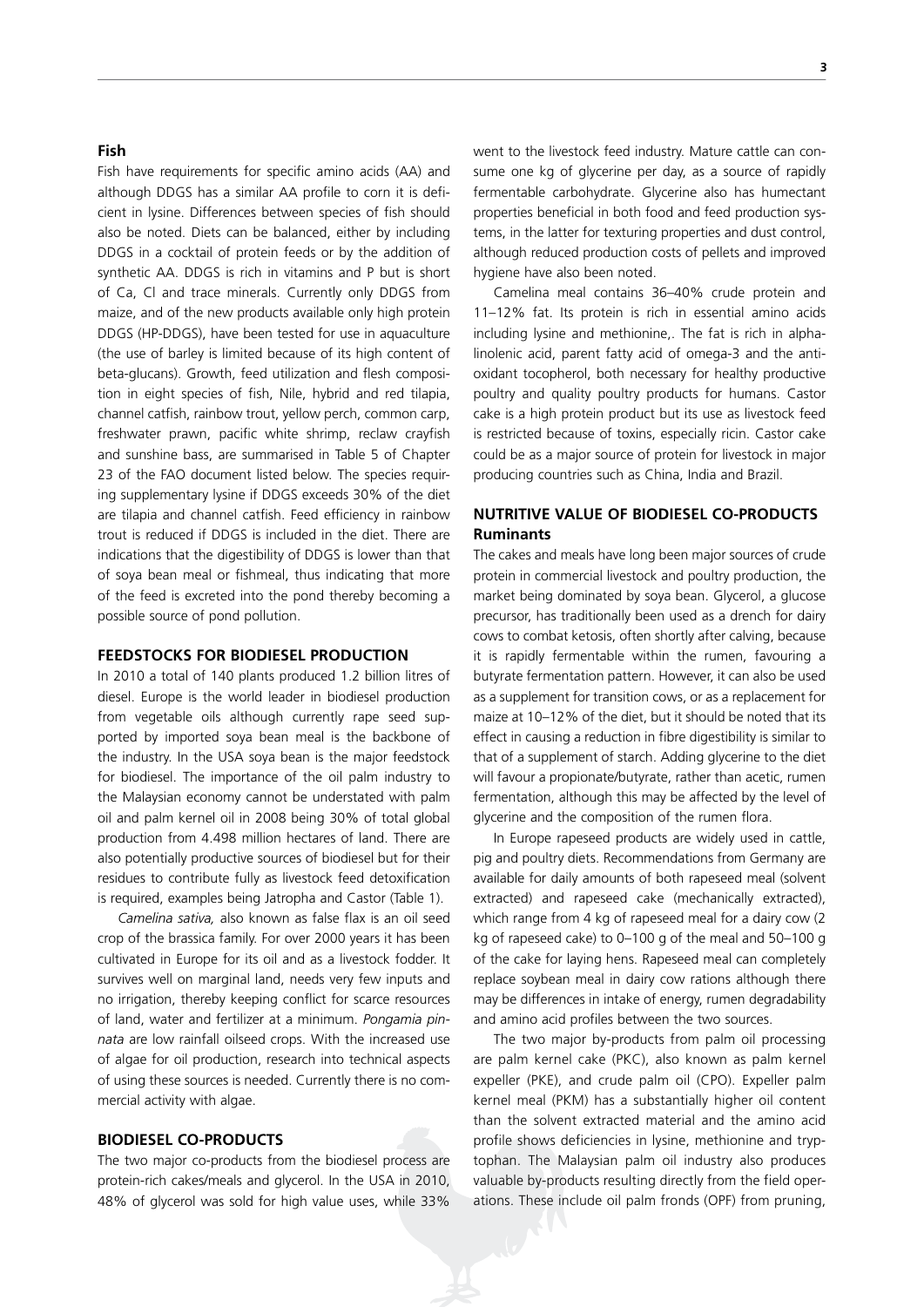Table 1

| reedstocks used for biodieser production, their co-products and major areas or utilization    |                                                                                                                                                                                                                                   |                                                                                                 |
|-----------------------------------------------------------------------------------------------|-----------------------------------------------------------------------------------------------------------------------------------------------------------------------------------------------------------------------------------|-------------------------------------------------------------------------------------------------|
| <b>Feedstock</b>                                                                              | Co-product                                                                                                                                                                                                                        | Co-product utilization by livestock                                                             |
| Soya bean (3)                                                                                 | Crude glycerine (3, 8, 7, 23); several uses, human foods/                                                                                                                                                                         | Pigs (3, 10)                                                                                    |
| Rapeseed (11)                                                                                 | pharmaceuticals/commercial etc. (8)                                                                                                                                                                                               | Beef cattle (8)                                                                                 |
| Vegetable oils (2)                                                                            | Oil seed cake (mechanically extracted) and meal (solvent extracted);<br>methanol should be removed (11)                                                                                                                           | Fish (23)                                                                                       |
| Corn oil (27)                                                                                 |                                                                                                                                                                                                                                   | Dairy, beef, pigs and poultry (11)                                                              |
|                                                                                               |                                                                                                                                                                                                                                   | Glycerol as drench and supplement<br>for dairy cattle (7)                                       |
| Camelina sativa (17)                                                                          | Camelina meal: derives from member of the brassica family that grows<br>on marginal land, no irrigation needed. Meal is rich in amino acids<br>and antioxidants (17)                                                              | Poultry (broilers and layers) (17)                                                              |
| Jatropha (20, 21)                                                                             | Heated J. platyphylla kernel meal (21)                                                                                                                                                                                            | Fish, turkeys and pigs (21)                                                                     |
|                                                                                               | Detoxified J. curcas kernel meal and detoxified protein isolate (21)                                                                                                                                                              |                                                                                                 |
|                                                                                               | Heated kernel meal from non-toxic genotype of J. curcas (21)                                                                                                                                                                      |                                                                                                 |
| Oil-palm (13, 14)<br>Oil palm (Elaeis quineensis)<br>and babussa (Oribgnya<br>phalerata) (14) | Rapidly expanding industry with several by-products from refining of<br>crude palm oil (CPO) or palm kernel oil (PKO); oil palm fronds, trunks,<br>press fibre, empty fruit bunches, kernel cake and oil mill effluent-           | Ruminant feeding/complete diets<br>based on oil palm, poultry/pigs and<br>fresh water fish (13) |
|                                                                                               | products available in the field and ex-processing {also solubles}/aim is<br>integration of livestock industry with oil palm production (13)                                                                                       | Oil palm and babussa feed for<br>collared peccary (pecari tajacu) (14)                          |
|                                                                                               | Oil palm and babussa oil used for food, charcoal, soap and now<br>biodiesel (14)                                                                                                                                                  |                                                                                                 |
| Seed oils (18)                                                                                | Co-products derived during bioethanol and biodiesel production (18)                                                                                                                                                               | In livestock feed as feed additives<br>(but also used in human food and<br>cosmetics) (18)      |
| Microalgae (24, 25)                                                                           | Algae residues left after extraction of oil (24)                                                                                                                                                                                  | Fuel, food, feed and chemicals (24)                                                             |
| Brassica juncea (25)                                                                          | Juncea meal (residue after oil extraction, 25)                                                                                                                                                                                    | Juncea meal (Pigs, 25)                                                                          |
| Pongamia pinnata (25, 19)                                                                     | Pongamia pinnata meal (residue after oil extraction, 19, 25)                                                                                                                                                                      | Pongamia pinnata meal at low                                                                    |
| Pongamia glabra (22)                                                                          | Pongami glabra meal (Karanj seed cake) – de-oiling needed for<br>complete detoxification (22)                                                                                                                                     | levels as livestock feed (25)<br>(possible toxicity problems, 19)                               |
| Azadirachta indica (22, 19)                                                                   | Azadirachta indica (neem seed cake) – water washing reduces toxicity<br>(19, 22)                                                                                                                                                  | Karanj and neem seed cakes after<br>treatment fed to ruminants and<br>poultry (22)              |
| Non-edible oils (19)                                                                          | Oil cakes and meals; detoxification needed; the following meals can<br>be fed after treatment: Ricinus communis; Hevea brasiliensis (livestock<br>trials needed); Crambe abyssinica; Azadirachta indica; Pongamia<br>pinnata (19) | Ruminants used where oil cakes<br>and meals were tested (19)                                    |
| Ricinus communis (castor)<br>(20)                                                             |                                                                                                                                                                                                                                   | Jatropha requires testing (21)                                                                  |
| Jatropha (21)                                                                                 | Need for industrial/commercial uptake of detoxifying techniques for<br>castor (6)                                                                                                                                                 |                                                                                                 |
|                                                                                               | With Jatropha removal of phorbal esters necessary (21)                                                                                                                                                                            |                                                                                                 |
| * numbers denote chapter number in the FAO document (see Reference section).                  |                                                                                                                                                                                                                                   |                                                                                                 |

**Feedstocks used for biodiesel production, their co-products and major areas of utilization** 

felling and harvesting that are available throughout the year. The fronds can be chopped and fed fresh, which is the common practice, ensiled or processed for cubing or pelletting. Freshly chopped OPF is a common source of forage and can be fed at 40% of the diet, often with some added PKC to buffalo, cattle and sheep. If ensiled, the diet will benefit from a urea supplement to offset the low level of CP in the silage. The second field residue is oil palm trunks (OPT). The trunks can be chipped and ensiled and with added urea have a similar nutritive value to that of rice straw, the parenchyma being an excellent source of roughage for beef cattle. For beef and dairy cattle a pelleted ration is often used at about 30% of the diet. With beef cattle a maximum inclusion of 85% PKC is recommended, and for dairy cows 30–50% PKC. However, with sheep 30% PKC should be regarded as the maximum because of the Cu content of the cake, which can cause long-term

problems in this species. Both karanj and neem seed cake properly detoxified could replace 50% of the nitrogen in the diets of lambs.

# **Non-ruminants**

Crude glycerine contains more energy than corn for pigs. If affordable, sow diets can contain up to 9% and weaners at least 6% glycerine, which can be increased to 15% for finishers. Inclusion of glycerol in a mechanised system can assist with feed flow but amounts of Na and methanol (toxic) in the diet should be checked.

In poultry diets, camelina meal could be incorporated at 10% in layer and broiler diets without affecting the performance of the birds or quality of the products, and with a reduction in the omega-6:omega-3 ratio in meat and eggs. Castor cake, after treatment to detoxify the ricin, has been fed successfully to poultry but because of its high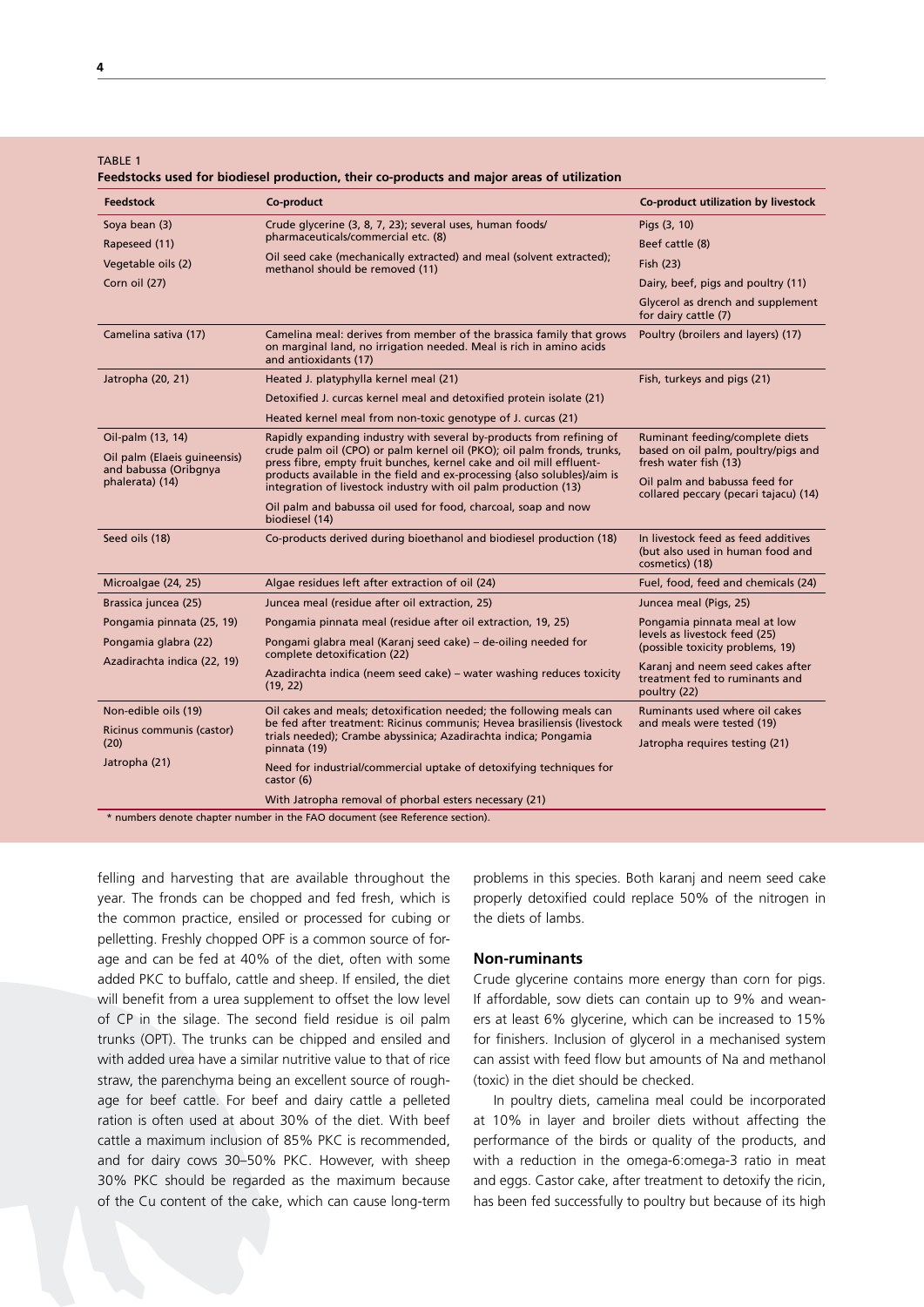concentrations of fibre and lignin is more likely to be better used by ruminants. Pigs fed *Brassica juncea* cake at up to 18% of the diet exhibited no ill effects, although at higher levels intake, and therefore growth rate, declined. Rape seed meal is lower in lysine than soya bean, and the crude protein is less digestible than soya bean meal, but it contains more of the sulphur bearing amino acids. Rape seed products are not commonly used in poultry diets and where they are used supplementary iodine may be necessary.

Only limited amounts of PKC can be fed to poultry because of its high crude fibre content and the presence of polysaccharides and shells. The recommendations are for a maximum of 20% PKC in the diet for broiler chicks and 20–25% for layers, and for muscovy ducks 30%. Pigs, both growers and finishers, are often fed 20–25% of the diet as PKC.

## **Fish**

With fish, the amount of PKC in the diet will depend on the species, current inclusion levels ranging from 30% for catfish and 20% for tilapia. However, work in progress involving treatment with enzymes indicate that the levels of PKC could be increased, thus allowing a reduction in the amounts of imported maize in the diet.

Detoxified *Jatropha curcas* kernel meal, *J. platyphylla* (a non-toxic Jatropha species) kernel meal and detoxified *J. curcas* protein isolate can replace 50, 62.5 and 75% fish meal protein respectively in fish diets without compromising their growth performance, nutrient utilization and health indicators. A non-toxic genotype of *J. curcas* is also available in Mexico, the heated kernel meal of this genotype is also an excellent feed resource. These are also good feed resources for poultry, pigs and ruminants. Since Jatropha meals are rich in phytate, addition of phytase in the diets of monogastric animals is necessary for effective utilization of the meals.

Trials with channel catfish and rainbow trout have shown that glycerol can be added to the diet at 10–12% and acts as a precursor for gluconeogenesis but not lipogenesis; however, although rainbow trout do not use glycerol efficiently as an energy source.

## **Micro-algae**

Micro-algae are rich in proteins and vitamins, therefore useful for food and feed. They also contain chemicals, pigments, fatty acids, sterols and polysaccharides. Algae thrive under a wide range of extreme conditions, have simple nutrient needs and a very fast growth rate, with the ability to accumulate fat up to 50% of the their biomass. Algae yield biofuels (diesel) by trans-esterification of algal lipids or hydrocracking, i.e. cracking and hydrogenation of biomass containing hydrocarbons. Ethanol can be released from either algal biomass or algal cake. Many micro-algae contain vitamin  $B_{12}$  and some brown algae contain tocopherol. Micro-algae containing astaxanthin are also used as feed in aquaculture production, where they can be fed with, or replace fishmeal, acting as colouring agents in such species as salmon, rainbow trout and koi carp, as well as improving growth rate and survival; improved yolk colour and growth and survival have also been recorded in poultry. Micro-algae have also been fed to ruminants and pigs: they are a good source of carbohydrates and some contain cellulose, usable by ruminants. They tend to be deficient in the S containing amino acids, cysteine and methionine.

# **KNOWLEDGE GAPS AND FUTURE RESEARCH NEEDS**

The biofuels industry has evolved rapidly over the last two or three decades with developments in processing techniques and an expansion of the range of plants and other natural energy sources being considered as feedstocks. Much of the potential research identified as needed is concerned with co-product feeding value, the need for standardisation of products from within an individual plant and between plants, and the search for new feedstocks, particularly those indigenous to an area but underutilized, and safety standards (including detoxification of seed meals where necessary). Coupled with this is the need to consider the species to which the co-product is to be fed. Details on researchable issues can be obtained from Chapter 28 of the FAO document (see Reference section). In this Chapter Table 4 concentrates on distillers grains, including some of the potential constraints to their use. Table 5 brings together suggestions for investigating co-products from feedstocks other than those from cereals, including microalgae. Table 6 presents the areas that don't belong in Tables 4 and 5, but all of which have relevance if the co-products industry is to remain economically viable and to benefit all sectors of the livestock industry.

#### **REFERENCE**

**FAO.** 2012. Biofuel co-products as livestock feed: Opportunities and challenges, edited by Harinder P.S. Makkar, Rome, Italy (available at: http://www.fao.org/docrep/016/i3009e/ i3009e00.htm)

## **ACKNOWLEDGEMENT**

The author thanks all contributors to the FAO document listed above.